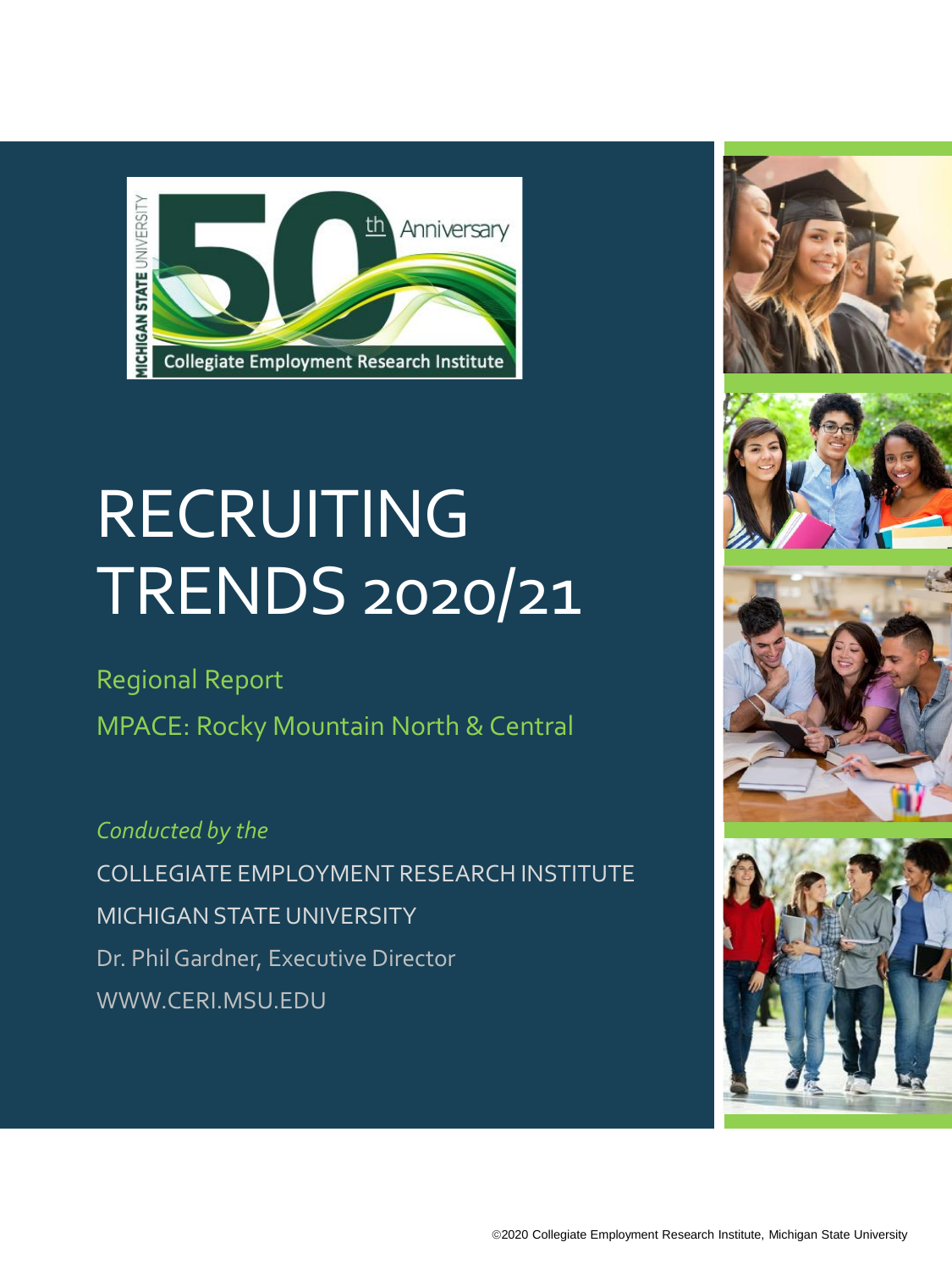# 687 Survey Responses recruit in region

Companies from all over country send representatives to this region

> 58% From region

View and download complete report at www.ceri.msu.edu

## **Year Over Year Change in BA/BS Hiring**



Historical review of national hiring trends for last 10 years. 2019-2020 failed to reach its projected target due to COVID-19.

## **Regional Organizational Profile**

Size: 57% < 500 21% 500 – 3,999  $24\% > 4,000 -$ 

#### Key Sectors:

21% PB&SS 11% Education 8% Manf., Health, Non-Prof., Gov't. 6% Fin. & Ins., Constr.

58% of companies from states within region: 70% of companies fewer than 500 employees and less than 40% over 500 employees from region. States outside region with companies recruiting in region: CA, WA, TX and MI.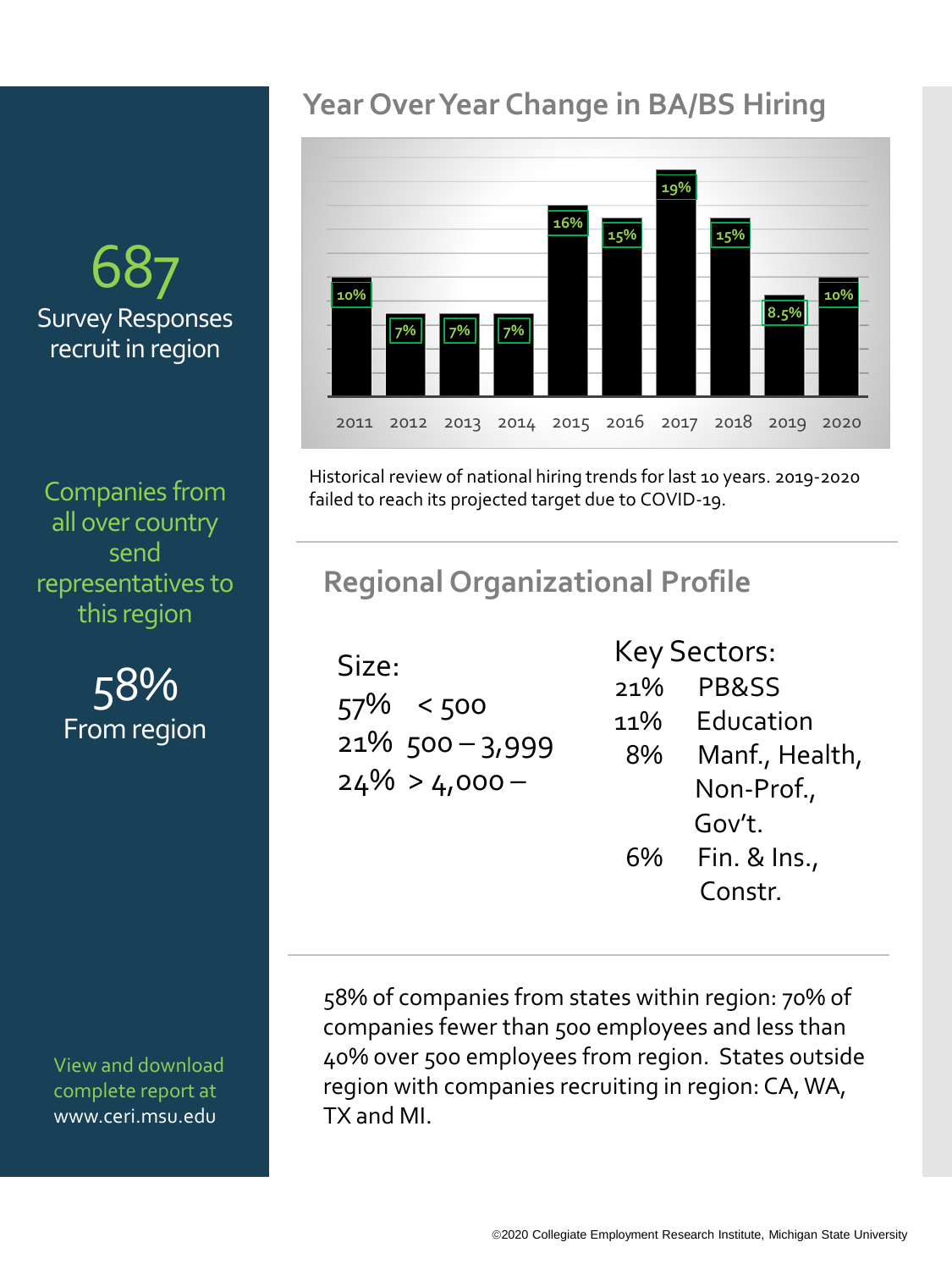Adjustments in recruiting:2020

Suspended Recruiting: No hiring No offers made 14% Offers rescinded 7%

Suspended Recruiting: Hiring Hiring as planned 12% Hired fewer 9% Continued Recruiting: Hiring Hired as planned 52%

Approach to fall recruiting 2020

- 6% Not engage in college recruiting this year
- 12% Delay decision to recruit until early 2021
- 11% In-house but not on campus
- 44% Completely virtual with partners
- 23% On campus if possible & virtual

# 21% Did not hire any graduates in 2020

57% Rated overall college labor market GOOD to EXCELLENT

72% Rated their industry sector GOOD to EXCELLENT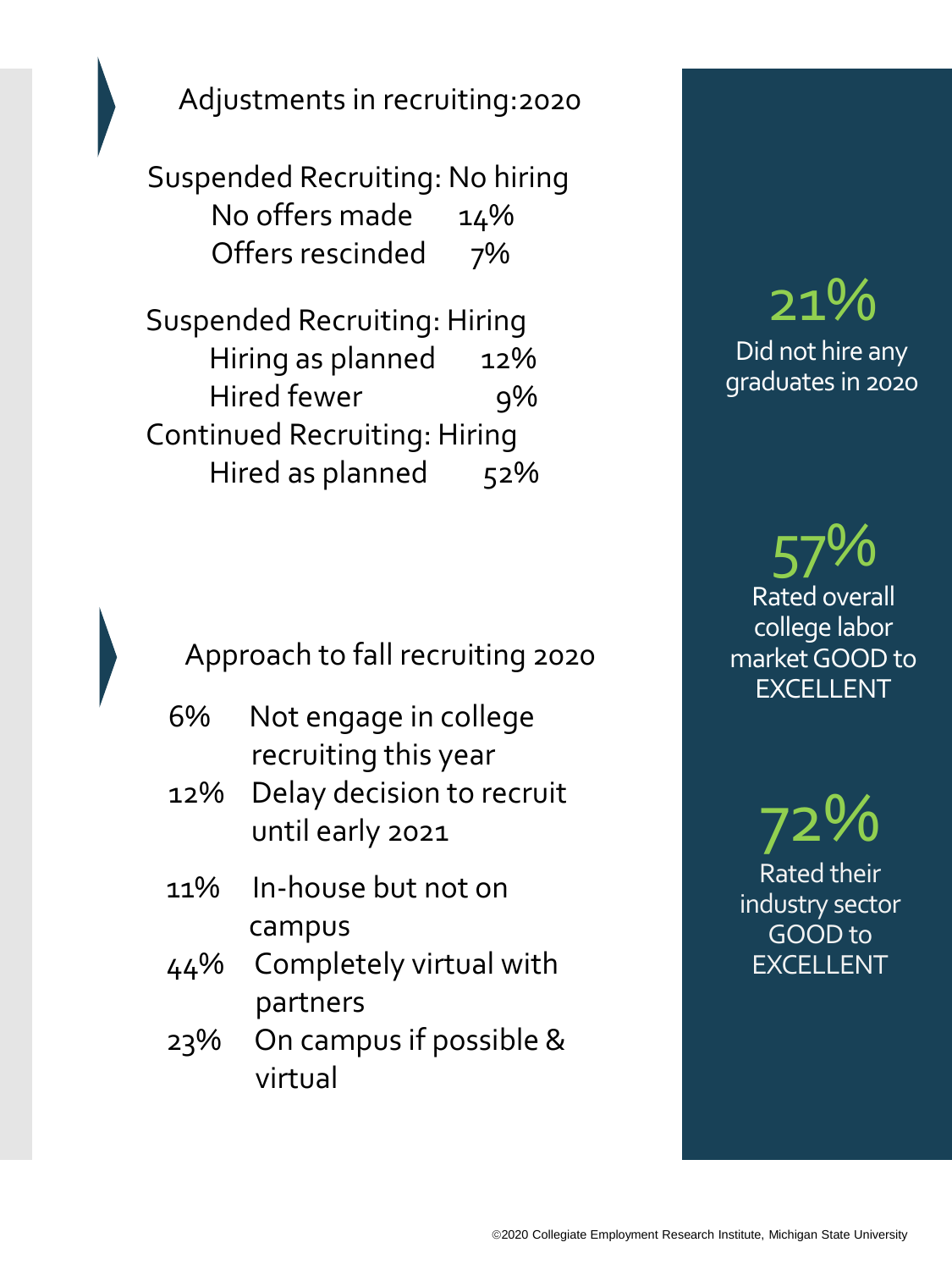# **Rocky** Mountain Region

Arizona Colorado Idaho Montana Nevada New Mexico Utah **Wyoming** 

41% **Total Hires 107.0 114.4 <sup>7</sup> Actively** recruiting but plans are TBD

View and download complete report at www.ceri.msu.edu

### Hiring Intentions for 2020-21

4% Do not plan to hire 27% Established preliminary plans 28% Established definite plans 41% Plans To Be Decided

# **Regional Hiring Outlook**

| Degree Level       | <b>New Hires</b><br>2019/20 (avg.) | <b>New Hires Anticipated</b><br>2020/21 (avg.) | Change from<br>2019/20 (%) |
|--------------------|------------------------------------|------------------------------------------------|----------------------------|
| Associate          | 45.5                               | 51,7                                           | 13                         |
| <b>Bachelor</b>    | 77.1                               | 82.3                                           | 6                          |
| <b>MBA</b>         | 29.9                               | 32.8                                           | $-10$                      |
| <b>Master</b>      | 39.0                               | 39.8                                           | $\overline{2}$             |
| <b>Total Hires</b> | 107.0                              | 114.4                                          | 7                          |

## Size Matters: Bachelor Example

| <b>Employees</b> | <b>New Hires</b><br>2019/20 (avg. | <b>New Hires Anticipated</b><br>2020/21(avg.) | Change from<br>2019/20 (%) |
|------------------|-----------------------------------|-----------------------------------------------|----------------------------|
| < 100            | 4.1                               | 4.5                                           | 10                         |
| 100 to 499       | 15.8                              | 14.1                                          | $-11$                      |
| 500 to 3,999     | 65.8                              | 82.7                                          | 26                         |
| >4,000           | 301.1                             | 311.4                                         | B                          |